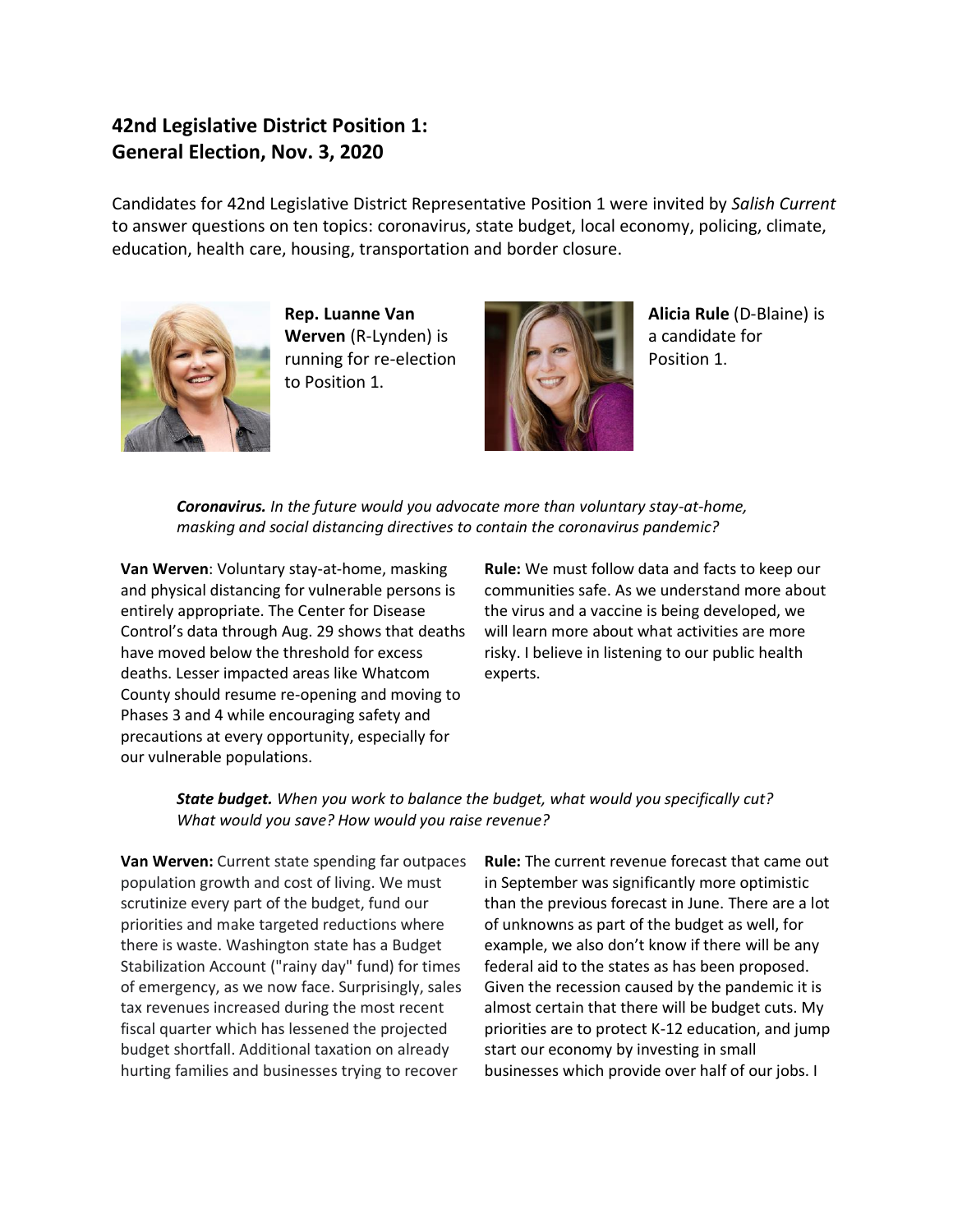from the pandemic should not be a consideration.

do NOT support increasing taxes on working families and do NOT support an income tax.

*Local economy. If you think your district's economy should be more diversified, what specifically will you do to make that happen?*

**Van Werven:** I am a member of the Competitiveness Caucus, which is a coalition of business, labor, agriculture and trade groups working to highlight regulatory and trade issues essential to our state's (and district's) long-term future. Our goals include: a timely regulatory review process for proposals meeting Washington state's high environmental standards; an environmental framework that is predictable and obtainable, focusing on the needs of communities where projects are to be built, rather than speculative impacts; and a commitment to promoting trade growth and the diversity of employment opportunities that sustain Washington's middle class.

We need to expand our manufacturing sector with incentives to locate or expand locally. We need to preserve, protect and expand opportunities for our Cherry Point industries which provide generous family wage jobs for local families.

I will fight for economic vitality with more job opportunities, because the health of our community is dependent on a strong and functional economy.

**Rule:** We must invest in our small businesses to create and grow family wage jobs in Whatcom County. We cannot rely on foreign countries for essential medical supplies. I will invest in medical supply manufacturing here in Whatcom County, to grow manufacturing jobs and ensure we have the health supplies we need.

*Police. If you think police reform is necessary to prevent discrimination against people of color, what specifically will you do to improve policing and police accountability?*

**Van Werven:** First, an acknowledgement that the majority of police are good, decent and in it for the right reasons. Law enforcement provides community protection and societal stability. Second, as a member of the Public Safety Committee in 2017 I was involved in the passage of House Bill 3003. It was the effort of impacted families, law enforcement and legislators. The result was negotiated legislation, agreed upon by all parties. It is a model for law enforcement deescalation and mental health training. This law

**Rule:** On the Blaine City Council, I helped hire our new police chief, Donnell Tanksley, and have voted for our city budget which funds the department. Blaine police officers are trained in de-escalation techniques, effective use of force, crisis intervention and the unjustness of biasbased policing. Chief Tank has led our department in training designed to recognize our own implicit biases, understand how biased policing impacts community members and have developed skills and tactics to reduce the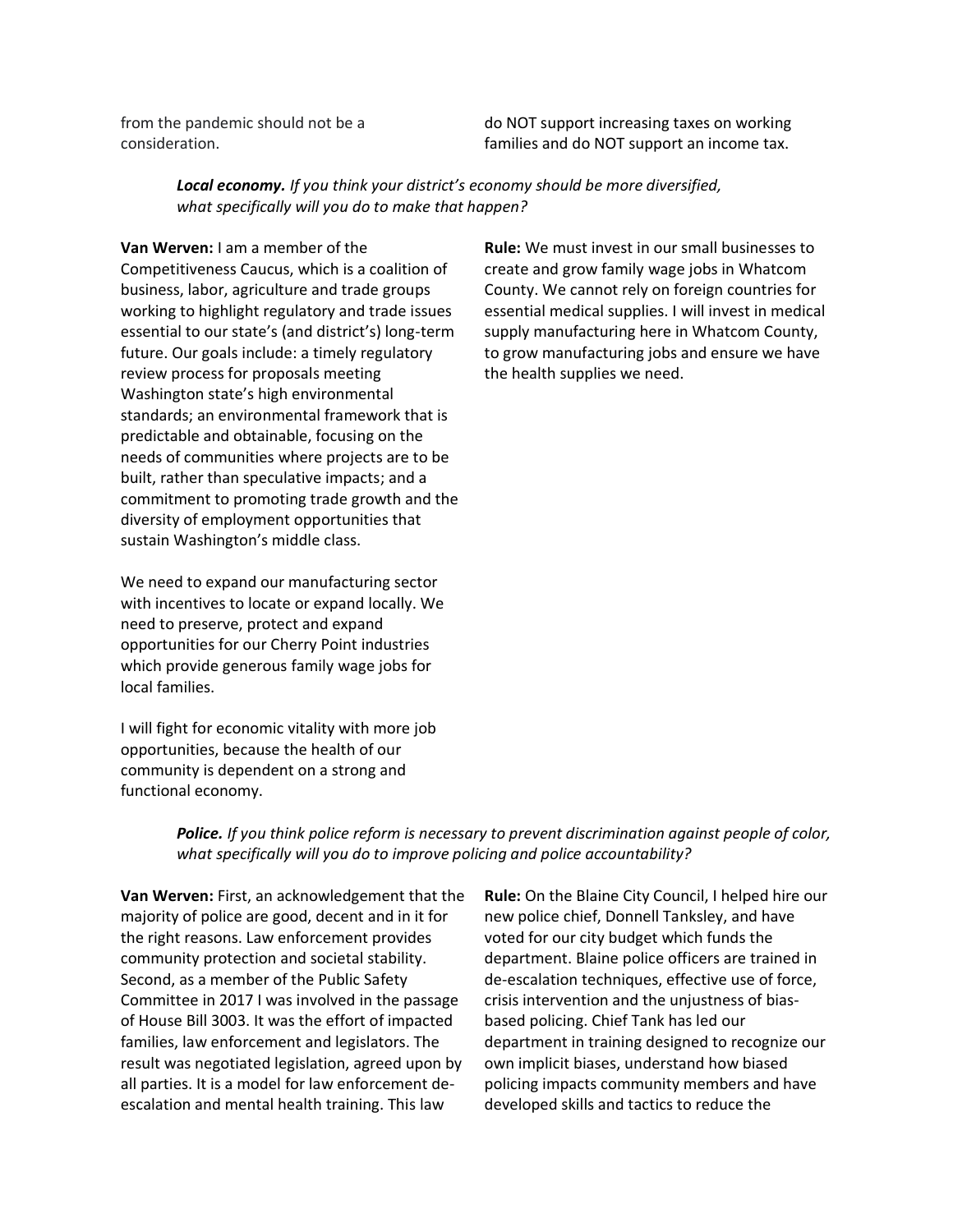was followed by voter passage of Initiative 940, which increased police training and accountability. Our state is on the forefront of police reforms. We can still make improvements, but much is already being done.

influence of bias. At the state level, I would like to make sure that these types of resources are available to departments throughout our state.

## *Climate. If you agree that forest fires, extreme weather and changing ocean conditions are caused by changing climate, what will you specifically do to address climate change?*

**Van Werven:** We start where we can have the most immediate impact and that is managing our forest lands to limit the danger of wildfires. We can lower the fuel load (the amount of dead wood and underbrush on the forest floor).

Using the most reliable data available we need to address the link between urban heat and warming streams and how this impacts the decline of our salmon population.

All efforts to address climate change must prioritize a human-centered perspective where we incentivize private sector solutions to balance the environment and measure the full context of what meets the basic needs of humans — like heating and cooling homes and cooking food. Globally, we are spending trillions to mitigate the damage of climate change. I would like to see reliable metrics on the effectiveness of this level of spending.

**Rule:** Major corporate polluters remain part of the problem and we need to continue to tackle that challenge. Polluters need to pay for the damage that they cause to the environment, but we also need to work on the transportation sector, which contributes nearly half of carbon emissions in Washington. Providing clean alternatives through tax incentives and targeted investments will continue to improve our environment. In Whatcom County, we have an incredible opportunity to grow clean energy jobs that will reduce our carbon emissions as well as provide family wage jobs for our friends, families and neighbors. My district is home to refineries, and many of my constituents work in carbonintensive industries. These are my friends, neighbors and the backbone of our local economy. We can assist these workers and communities by providing targeted trade programs, apprenticeships and work-force degrees through our existing technical and community college system.

*Education. What will you specifically do to ensure that every K-12 student has a computer and high-speed internet to attend remote schooling?*

**Van Werven:** As a legislative member of the Innovation, Technology and Economic Development Committee, our priority issue is helping to secure access to reliable internet connection for rural and underserved communities. The Office of Superintendent is mandated to compile the data on how many students are without devices and reliable internet. Initial news reports of the OSPI data show tens of thousands of students don't have access to devices or connectivity. I have requested access to the district-by-district data set in order to know the full scope of the

**Rule:** COVID-19 and remote learning have brought to light a challenge rural communities have struggled with for too long. I will work to increase access to high-speed broadband to close the digital divide so that kids in every corner of our district can access high-speed internet to attend remote schooling.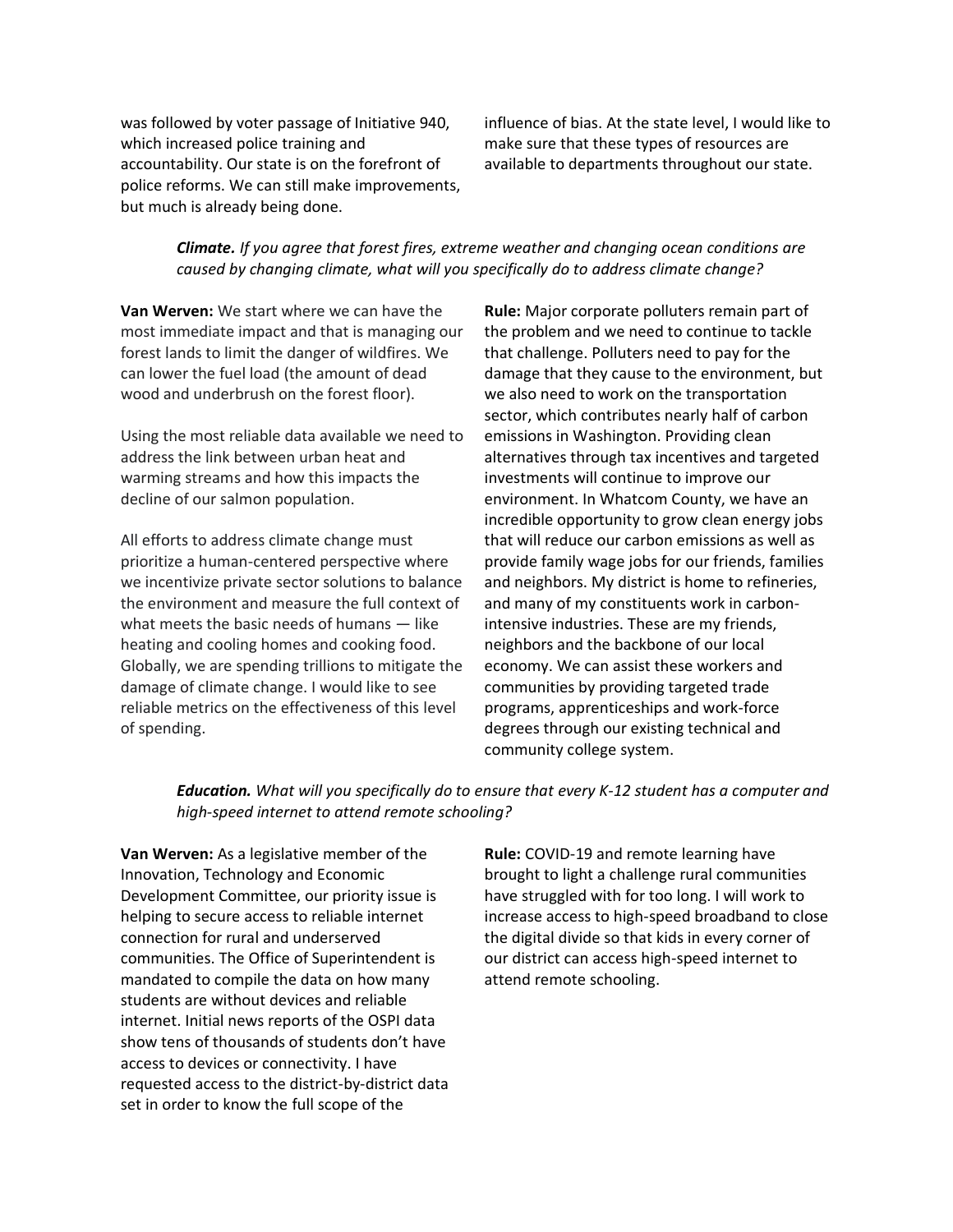problem. Once we can determine which students are disproportionately impacted, we can zero in on additional solutions. I am preparing legislation to help close the connectivity gap. At the same time, the private sector is stepping up their efforts to provide devices and internet options for students.

## *Health care. What will you do to improve access to affordable health care in the state and in your district?*

**Van Werven:** Individuals should be in charge of their own healthcare decisions, and they should have a variety of medical insurance options to choose from. Currently those options are very limited in our state. I will work to provide more options for individuals and businesses that provide medical benefits for their employees. More options will bring down the cost and will provide greater access to affordable health care.

**Rule:** Everyone deserves access to high-quality, affordable health care. I will fight to reduce the cost of prescription drugs and limit out-of-pocket costs on all health insurance programs. It is also critical that we protect coverage for people with pre-existing conditions.

## *Housing. What will you do to improve access to affordable housing in the state and in your district?*

**Van Werven:** I support legislation that provides affordable housing solutions including plans for affordable housing under the Growth Management Act; reducing the real estate excise tax for multiple-use housing and modifying zoning regulations related to accessory dwelling units. We need to combat double-digit property tax increases because it raises the cost of rent and housing. I support policies that provide a range of housing options for all income levels.

**Rule:** We must build more housing. On Blaine City Council, I worked collaboratively to build more new houses than any other part of the County and in places that continue to protect what makes our area special, our natural beauty. In Olympia, I will make sure that investments in the Housing Trust Fund also benefit rural Whatcom County. We need affordable housing, connected to transit and services directly in our communities.

#### *Transportation. How will you pay for our state transportation needs, including ferry service?*

**Van Werven:** I support reforming the transportation system before raising taxes for transportation improvements. I support specific reforms such as keeping the sales tax revenues collected from transportation projects in the transportation budget, reducing redundant regulations and keeping costs under control through prevailing-wage reform. Reform and accountability are needed in our state transportation system.

**Rule:** In Washington state, our transportation budget is largely dependent on the gas tax, with critical supplements from the federal government, tolls and fees such as car tabs and ferry fares. As more hybrid and electric vehicles are purchased, traditional gas-fueled cars become more efficient and people stay at home during the pandemic, this will lead to a significant reduction in money available for infrastructure investments. Government can't do everything, but we have to do the things we commit to well.